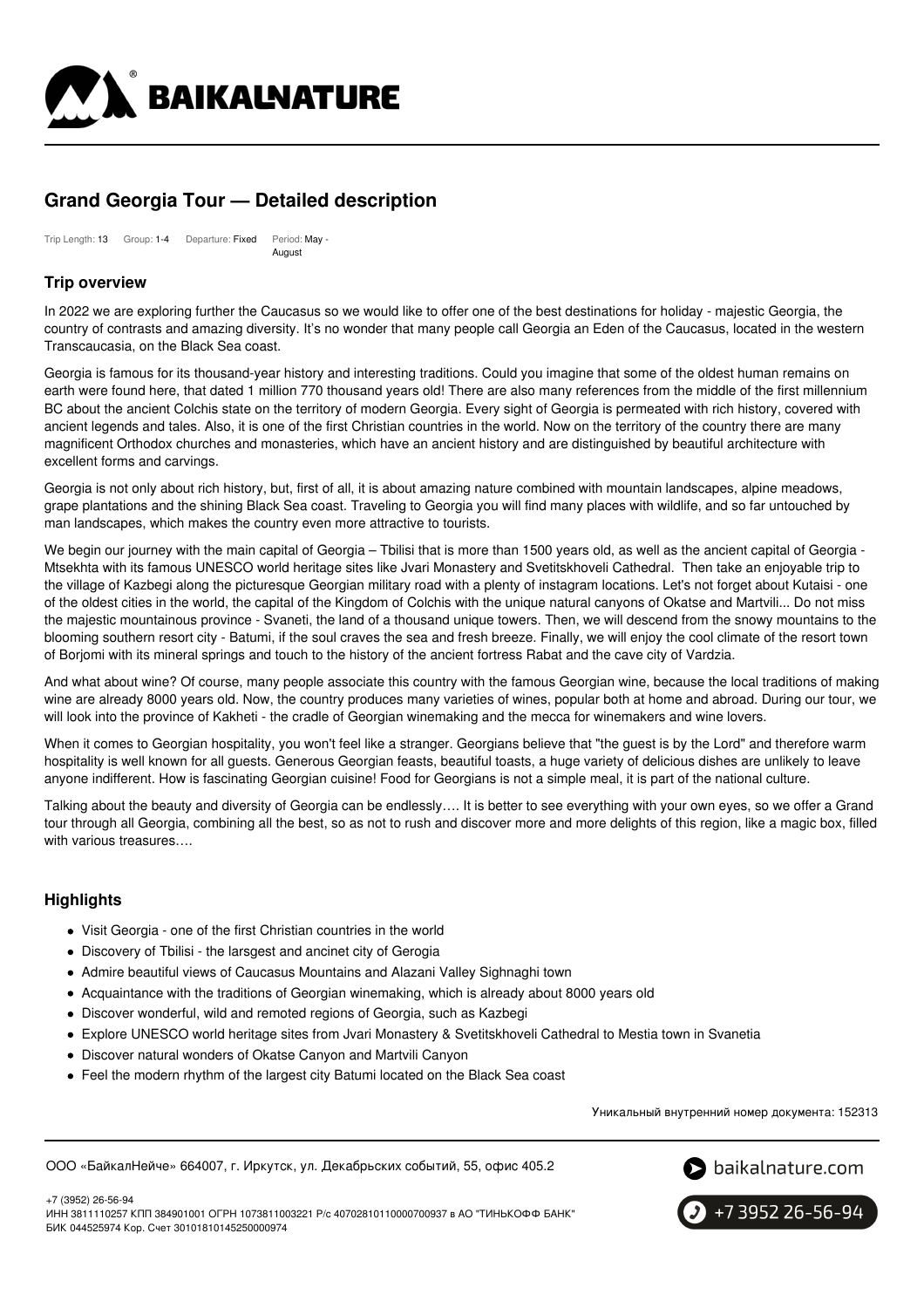

- Visit of the remoted authentic village of Svanetia Ushguli
- Touch the walls of the ancient cave cities built 2 B.C.
- Visit Rabati Fortress and Borjomi Park and taste famous mineral water Borjomi
- Acquaintance with the hospitable local people

### **Tour type**

DISCOVERYNATURE

### **Difficulty**

Easy - nothing more than normal walking while sight-seeing

### **Comfort**

Upgraded — all nights in comfortable rooms.

# **Begining / end of the tour**

Tour starts: Tbilisi, End of the tour: Tbilisi

### **Program**

### **Day 1 — Gamarjoba! Welcome to Georgia!**

- 10:00 Transfer from the airport
- 13:00 Lunch (Not included)
- 14:00 City tour in Tbilisi
- 19:00 Dinner (Not included)

Overnight in the hotel

Hotels: Accommodation at the hotel Old Side Boutique Hotel, Standart twin room Comfort: Comfortable accommodation, WC and bath / shower in room

#### **Day 2 — Wandering the Streets of Tbilisi**

- 09:00 Breakfast in the hotel
- 10:00 Explore "Tbilisi Europe"
- 13:00 Lunch (Not included)
- 15:00 Excursion to the Turtle lake
- 19:00 Dinner in the restaurant (Not included)

#### Overnight in the hotel

Hotels: Accommodation at the hotel Old Side Boutique Hotel, Standart twin room Comfort: Comfortable accommodation, WC and bath / shower in room

#### **Day 3 — Georgia's Premier Wine Region - Kakhetia**

- 09:00 Breakfast in the hotel
- 11:00 Driving on the beautiful Kakhetia highway
- 13:00 Lunch in Telavi (Not included)
- 14:00 Visit of House-Museum of Alexander Chavchavadze
- 16:00 Excursion to the Gremi Castle
- 18:00 Arrival in Signagi city

+7 (3952) 26-56-94

Уникальный внутренний номер документа: 152313

ООО «БайкалНейче» 664007, г. Иркутск, ул. Декабрьских событий, 55, офис 405.2





ИНН 3811110257 КПП 384901001 ОГРН 1073811003221 Р/с 40702810110000700937 в АО "ТИНЬКОФФ БАНК" БИК 044525974 Кор. Счет 30101810145250000974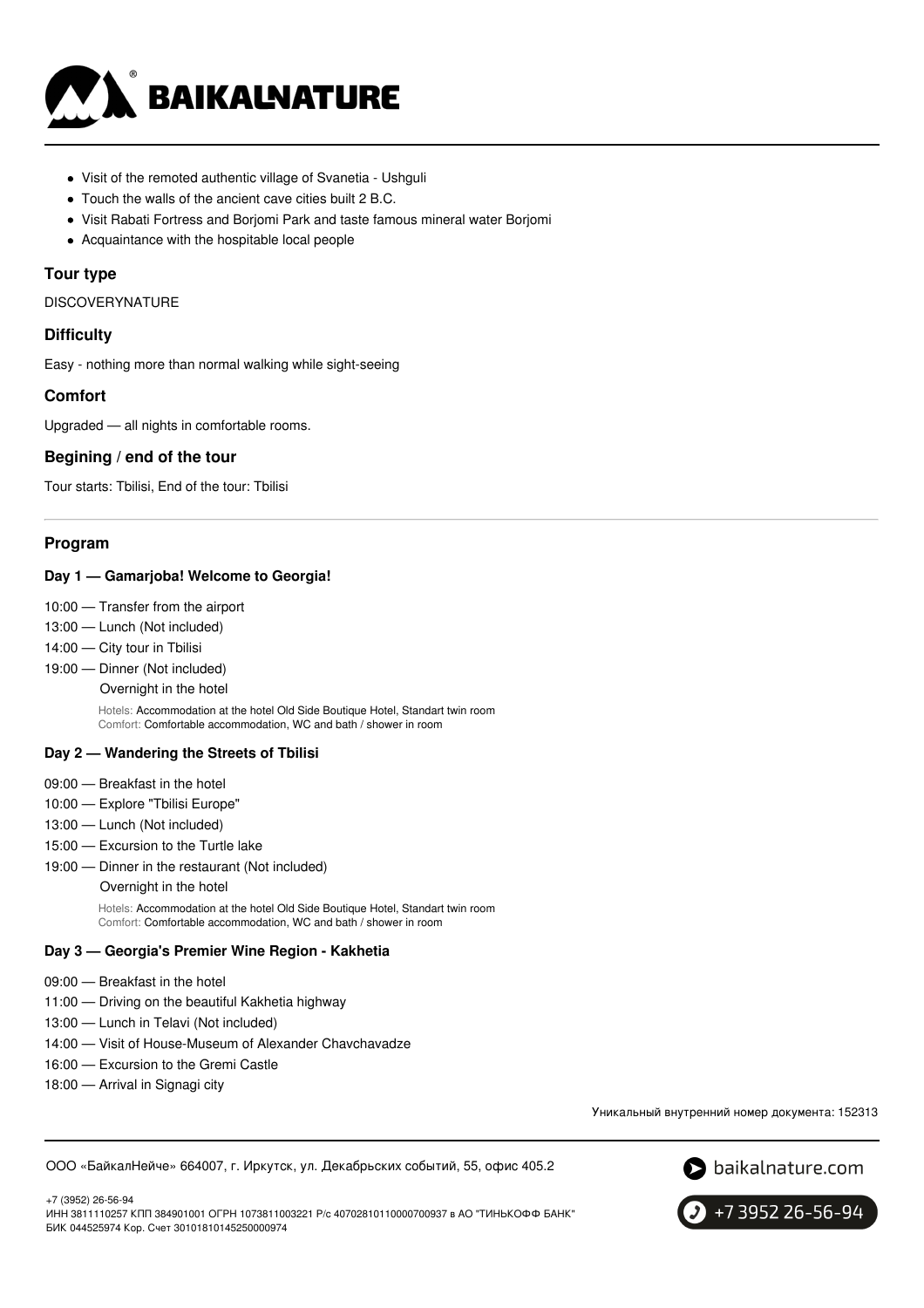

#### 19:00 — Dinner (Not included)

#### Overnight in the guest house

Hotels: Accommodation at the guest house Alazani Valley, Chambre twin standart Comfort: Comfortable accommodation, shared WC and bath / shower

### **Day 4 — Georgian Military Road: steeped in trade, wars, and legends**

- 08:00 Breakfast (Not included)
- 09:00 Early departure to Kazbegi village
- 14:00 Arrival in Kazbegi village
- 14:30 Lunch at the local cafe (Not included)
- 16:00 Walking to the Church of the Holy Trinity
- 19:00 Dinner (Not included) Overnight in the hotel

Hotels: Accommodation in the hotel Sunshine Kazbegi, Standart twin room Comfort: Comfortable accommodation, WC and bath / shower in room

### **Day 5 — Mtskheta and Uplistsikhe Cave Town in the history of Georgia**

- 09:00 Breakfast in the hotel
- 10:00 Departure to Mtskheta city
- 12:00 Svetitskhoveli Cathedral and Jvari Monastery
- 13:00 Lunch in the city cafe (Not included)
- 14:00 Excursion to Uplistsikhe Cave Town
- 16:00 Continuation of the way to Gory city
- 19:00 Dinner (Not included)
	- Overnight in the hotel

Hotels: Accommodation at Hestia, Standart twin room Comfort: Comfortable accommodation, WC and bath / shower in room

#### **Day 6 — Nature wonders of Georgia**

- 09:00 Breakfast in the hotel
- 10:00 Departure to Kutaisi
- 13:00 Lunch (Not included)
- 13:00 Medieval Gelati and Prometheus Cave (Kumistavi)
- 16:00 Picturesque canyons Okatse and Martvili
- 19:00 Dinner (Not included)
	- Overnight in the hotel

Hotels: Accomodation at Hotel Terrace Kutaisi, Standart Twin room Comfort: Comfortable accommodation, WC and bath / shower in room

#### **Day 7 — Svanetia - the Gateway to Georgia's ancient highlands and pristine nature**

- 09:00 Breakfast in the hotel
- 10:00 Road to Svaneti

+7 (3952) 26-56-94

- 13:00 Lunch on the roadside cafe (Not included)
- 16:00 Arrival in Mestia and accommodation at the hotel
- 19:00 Dinner in the local cafe (Not included)

Overnight in the hotel

БИК 044525974 Кор. Счет 30101810145250000974

Hotels: Accommodation at Hotel Svaneti, Standart twin room

Уникальный внутренний номер документа: 152313





+7 3952 26-56-94 ИНН 3811110257 КПП 384901001 ОГРН 1073811003221 Р/с 40702810110000700937 в АО "ТИНЬКОФФ БАНК"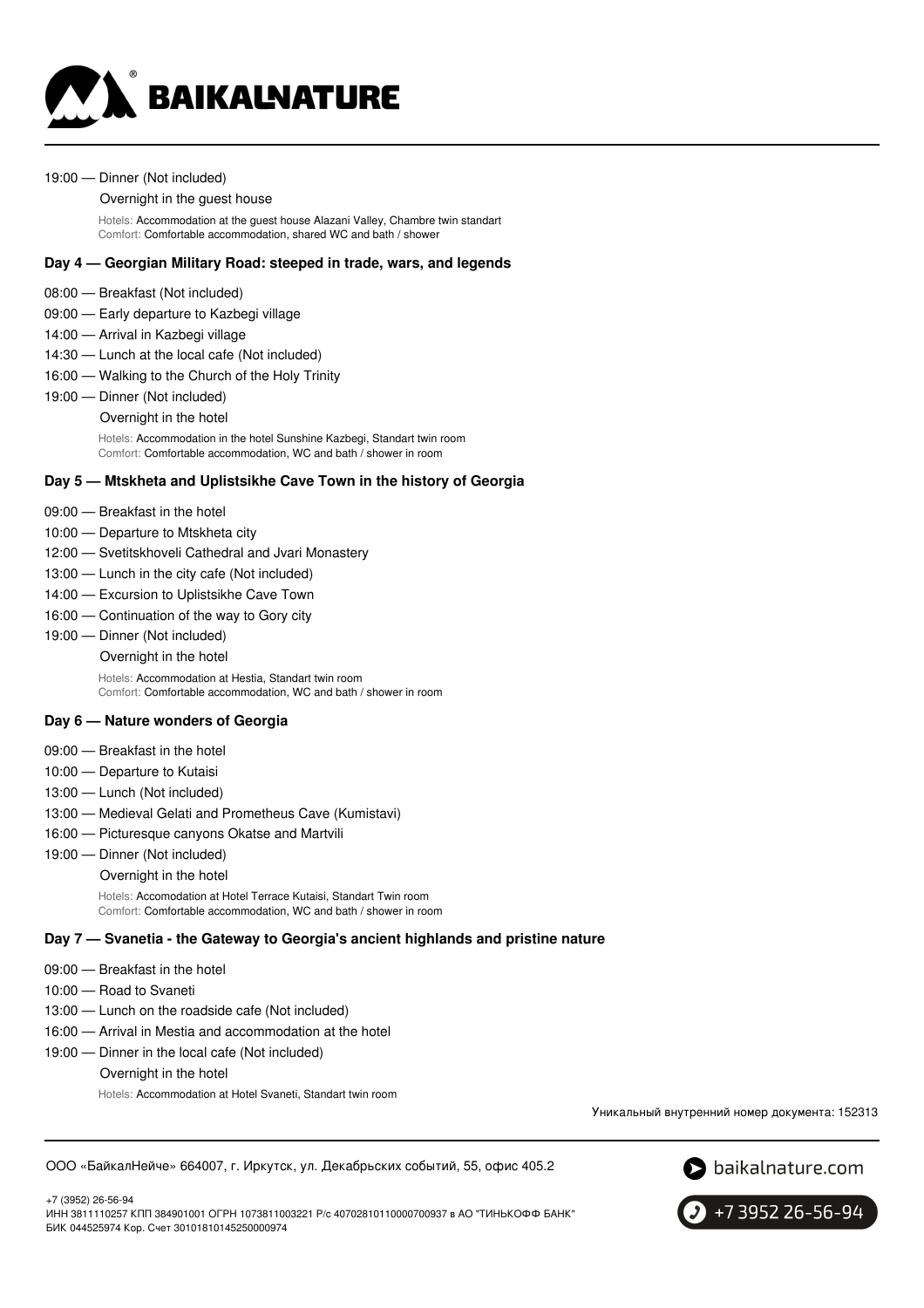

Comfort: Comfortable accommodation, WC and bath / shower in room

### **Day 8 — Ushguli - hight mountain community in Svaneti**

- 09:00 Breakfast in the hotel
- 11:00 Excursion to Ushguli village
- 13:00 Lunch in the local cage with traditional dishes (Not included)
- 15:00 Time at leisure
- 19:00 Dinner (Not included)
	- Overnight in the hotel

Hotels: Accommodation at Hotel Svaneti, Standart twin room Comfort: Comfortable accommodation, WC and bath / shower in room

### **Day 9 — Georgia's Las Vegas on the Black Sea**

- 09:00 Breakfast in the hotel
- 10:00 To the Black sea cost
- 13:00 Lunch at the roadside cafe (Not included)
- 15:00 Arrival in Batumi
- 19:00 Dinner (Not included) Overnight in the hotel

Hotels: Accommodation at Light Palace Hotel, Standart twin room Comfort: Comfortable accommodation, WC and bath / shower in room

#### **Day 10 — Free day in the city**

- 09:00 Breakfast in the hotel
- 11:00 Time at leisure
- 13:00 Lunch (Not included)
- 19:00 Dinner (Not included)
	- Overnight in the hotel

Hotels: Accommodation at Light Palace Hotel, Standart twin room Comfort: Comfortable accommodation, WC and bath / shower in room

#### **Day 11 — The best famous resort of Georgia - Borjomi city**

- 09:00 Breakfast in the hotel
- 10:00 Transfer to Borjomi city
- 14:00 Lunch in the city restaurant (Not included)
- 15:00 Exploration of the city
- 19:00 Dinner (Not included)
	- Overnight in the hotel

Hotels: Accommodation at Milano Palace Borjomi, Standart twin room Comfort: Comfortable accommodation, WC and bath / shower in room

#### **Day 12 — Vardzia cave city and Rabati castle**

- 09:00 Breakfast in the hotel
- 10:00 Excursion to Rabat fortress
- 13:00 Lunch (Not included)
- 15:00 Visit of Vardzia city
- 17:00 Return to Borjomi city

Уникальный внутренний номер документа: 152313

ООО «БайкалНейче» 664007, г. Иркутск, ул. Декабрьских событий, 55, офис 405.2



+7 (3952) 26-56-94 ИНН 3811110257 КПП 384901001 ОГРН 1073811003221 Р/с 40702810110000700937 в АО "ТИНЬКОФФ БАНК" БИК 044525974 Кор. Счет 30101810145250000974

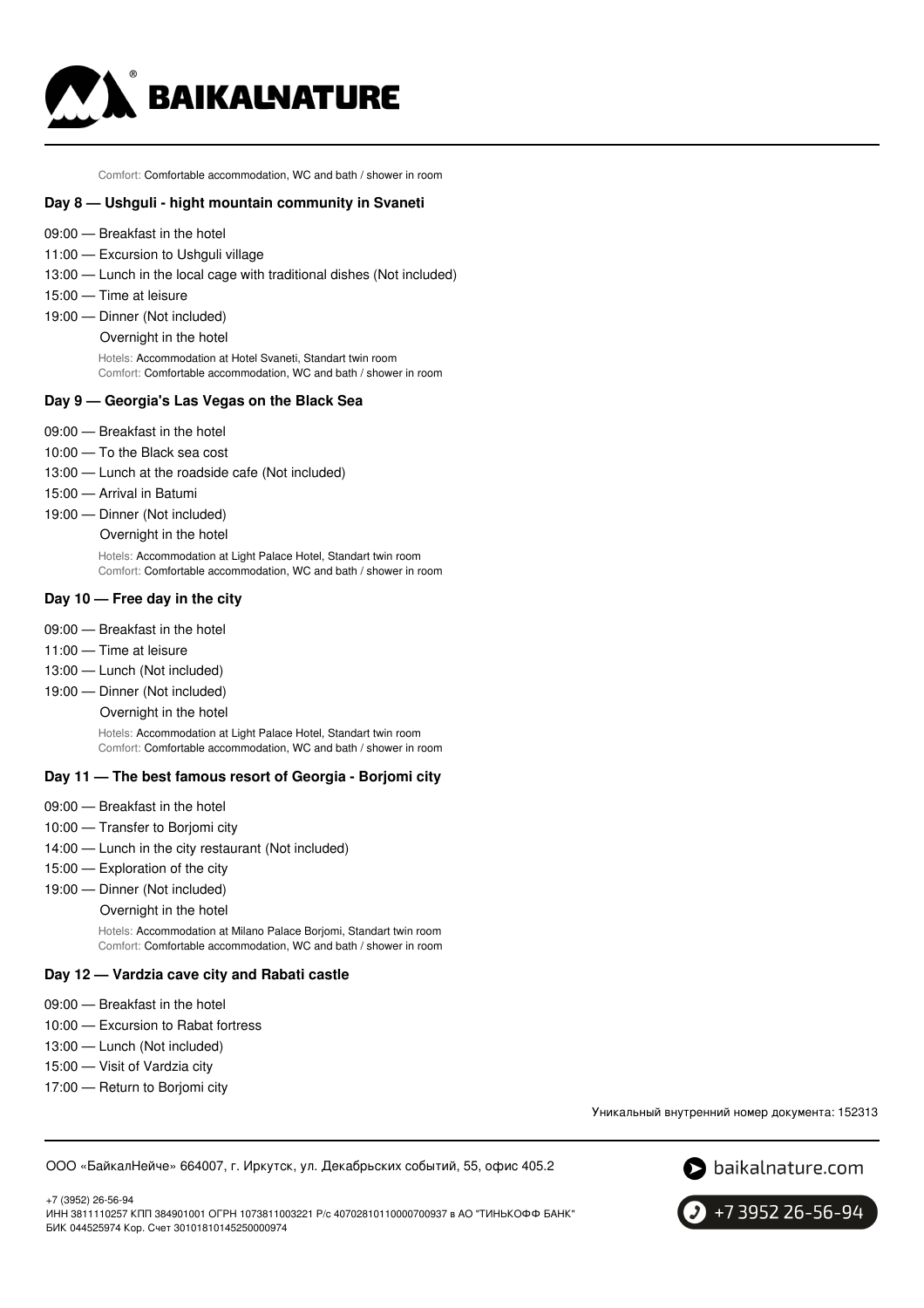

#### 19:00 — Dinner (Not included)

Overnight in the hotel

Hotels: Accommodation at Milano Palace Borjomi, Standart twin room Comfort: Comfortable accommodation, WC and bath / shower in room

# **Day 13 — The end of the tour**

09:00 — Breakfast in the hotel

10:00 — Transfer to Tbilisi

# **Departures**

| <b>Start</b> | End        | Basic price per person |
|--------------|------------|------------------------|
| 21.05.2022   | 02.06.2022 | 1300.00 USD            |
| 18.06.2022   | 30.06.2022 | 1300.00 USD            |
| 16.07.2022   | 28.07.2022 | 1300.00 USD            |
| 13.08.2022   | 25.08.2022 | 1300.00 USD            |
|              |            |                        |

## **Note**

Price is indicated for the small group of 4 people. The price is indicated for the group of 4 people. If there are less people, the price is following: 1400 USD per person for the group of 3 people 1800 USD per person for the group of 2 people

# **What's included**

#### **Price includes**

- English-speaking guide
- Accommodation as per itinerary
- Transport as per itinerary
- Excursions and visits as per itinerary
- Reserves and national parks entrance permissions
- Meals according to the program

# **Checklist & Equipment**

We recommend you to pack all your stuff in two bags: a small backpack and a large travelling bag.

SMALL BACKPACK: will be useful for carrying your personal belongings during the day (camera, film, personal medication, bottled water, etc.) You will also use it as hand luggage during air travel for all your heavy (to lighten the travel bag in the luggage compartment), fragile (camera, etc.) and necessary (toilet bag, etc.) things.

BIG TRAVEL BAG or BIG BACKPACK: must contain the rest of your stuff. It will be in the luggage compartment during the flight. It will be transported by vehicles.

## **Recommended checklist**

Sunglasses with filter Comfortable pants 1 or 2 thermal lightweight sweater(s)

Уникальный внутренний номер документа: 152313

ООО «БайкалНейче» 664007, г. Иркутск, ул. Декабрьских событий, 55, офис 405.2



+7 3952 26-56-94

+7 (3952) 26-56-94 ИНН 3811110257 КПП 384901001 ОГРН 1073811003221 Р/с 40702810110000700937 в АО "ТИНЬКОФФ БАНК" БИК 044525974 Кор. Счет 30101810145250000974

#### **Price does not include**

- Medical insurance
- Personal expenses and tips
- Airline tickets